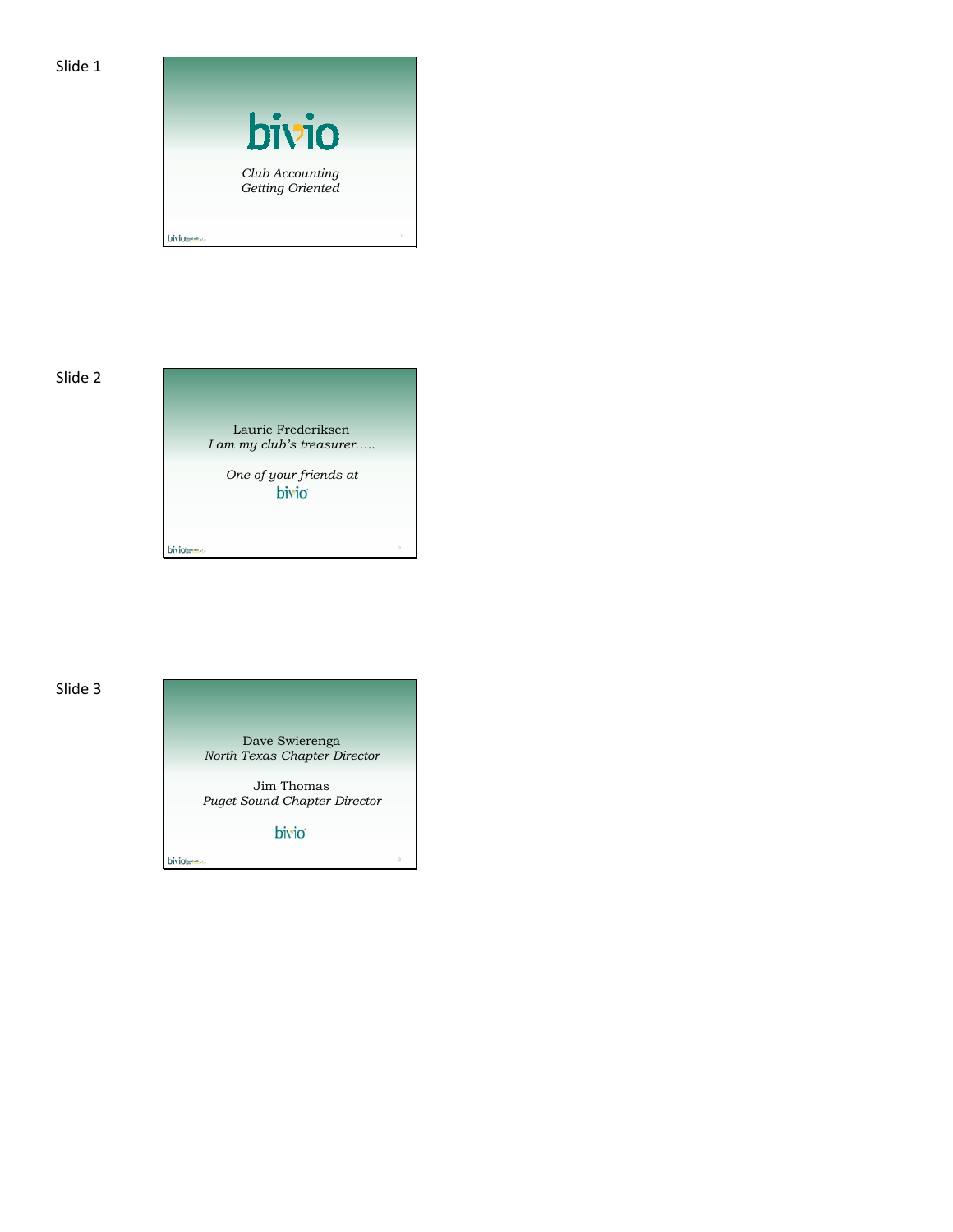



First, lets talk about what investment club accounting is set up to accomplish.





want to learn how to invest and actually try it out by managing a real portfolio of stocks.

| Slide 6 |        | bivio<br><b>Wilstern Metro</b><br>presented by the former space provide seconds. All provides and<br>Month, California Gas Ford 1981<br>who mise has raise case to that does<br><b>WW JUST JUSTS</b><br><b>REGULAR PURA CORP. AT JPG 10 FOR</b> | a service and controller                                                                                                       |                                         |                                 |  | our investment performance. |  | One of the main purposes of club<br>accounting is to track how well we |
|---------|--------|-------------------------------------------------------------------------------------------------------------------------------------------------------------------------------------------------------------------------------------------------|--------------------------------------------------------------------------------------------------------------------------------|-----------------------------------------|---------------------------------|--|-----------------------------|--|------------------------------------------------------------------------|
|         |        |                                                                                                                                                                                                                                                 | ---<br>standards. Of his reaching day as well<br><b>CO-DOS HATAFIELDS</b><br>and building contact support and company of their | Attack-<br><b>Printed</b>               | <b>Branch</b><br><b>THE GAR</b> |  |                             |  |                                                                        |
|         |        |                                                                                                                                                                                                                                                 | <b><i>CONTRACTOR</i></b>                                                                                                       |                                         | 194                             |  |                             |  |                                                                        |
|         |        |                                                                                                                                                                                                                                                 | <b>MONTHS FROM ANTIQUES</b>                                                                                                    |                                         | 1119                            |  |                             |  |                                                                        |
|         |        |                                                                                                                                                                                                                                                 | <b>CASTILE - HATCH STREAMS</b>                                                                                                 |                                         | $-$                             |  |                             |  |                                                                        |
|         |        |                                                                                                                                                                                                                                                 |                                                                                                                                |                                         | $-0.01$                         |  |                             |  |                                                                        |
|         |        |                                                                                                                                                                                                                                                 | <b>PERSONAL INCOME IN COLUMN</b>                                                                                               |                                         | 1,897                           |  |                             |  |                                                                        |
|         |        |                                                                                                                                                                                                                                                 | <b>MARINE SANDA MARINE</b>                                                                                                     | $-$                                     | 1.04                            |  |                             |  |                                                                        |
|         |        |                                                                                                                                                                                                                                                 | children offer sections on more first 17                                                                                       |                                         |                                 |  |                             |  |                                                                        |
|         |        |                                                                                                                                                                                                                                                 | <b>GRAND SERVICES</b>                                                                                                          | <b>ALC</b>                              |                                 |  |                             |  |                                                                        |
|         |        |                                                                                                                                                                                                                                                 | MATHEMATICAL COMPANY                                                                                                           | <b>STATE</b>                            |                                 |  |                             |  |                                                                        |
|         |        |                                                                                                                                                                                                                                                 | <b>ATOM rental silving</b>                                                                                                     |                                         | 4,84.17 48,251                  |  |                             |  |                                                                        |
|         |        |                                                                                                                                                                                                                                                 | <b>CONTRACTOR</b> COMPANY INCOME.                                                                                              |                                         | $\sim$                          |  |                             |  |                                                                        |
|         |        |                                                                                                                                                                                                                                                 | <b>Schedule - record publishers</b>                                                                                            |                                         | $\alpha=10^4$                   |  |                             |  |                                                                        |
|         |        |                                                                                                                                                                                                                                                 | <b>PERC IPES services an erec C-20</b>                                                                                         |                                         | 194                             |  |                             |  |                                                                        |
|         |        |                                                                                                                                                                                                                                                 | <b>ASSISS rental probability</b>                                                                                               | 43.9                                    | Lists.                          |  |                             |  |                                                                        |
|         |        |                                                                                                                                                                                                                                                 | <b>COLOR DESIGNATION</b>                                                                                                       |                                         | <b>STATE</b>                    |  |                             |  |                                                                        |
|         |        |                                                                                                                                                                                                                                                 | <b>SEARCH TATACOUS</b>                                                                                                         | -                                       | <b>Limited</b>                  |  |                             |  |                                                                        |
|         |        |                                                                                                                                                                                                                                                 | <b>NEW CARD AND ARRESTS</b>                                                                                                    |                                         | part                            |  |                             |  |                                                                        |
|         |        |                                                                                                                                                                                                                                                 | TERCER UNIVERSITY AN                                                                                                           |                                         |                                 |  |                             |  |                                                                        |
|         |        |                                                                                                                                                                                                                                                 |                                                                                                                                | product the state of the con-<br>______ |                                 |  |                             |  |                                                                        |
|         | bivio- |                                                                                                                                                                                                                                                 |                                                                                                                                |                                         |                                 |  |                             |  |                                                                        |
|         |        |                                                                                                                                                                                                                                                 |                                                                                                                                |                                         |                                 |  |                             |  |                                                                        |

accounting is to track how well we do, our investment performance.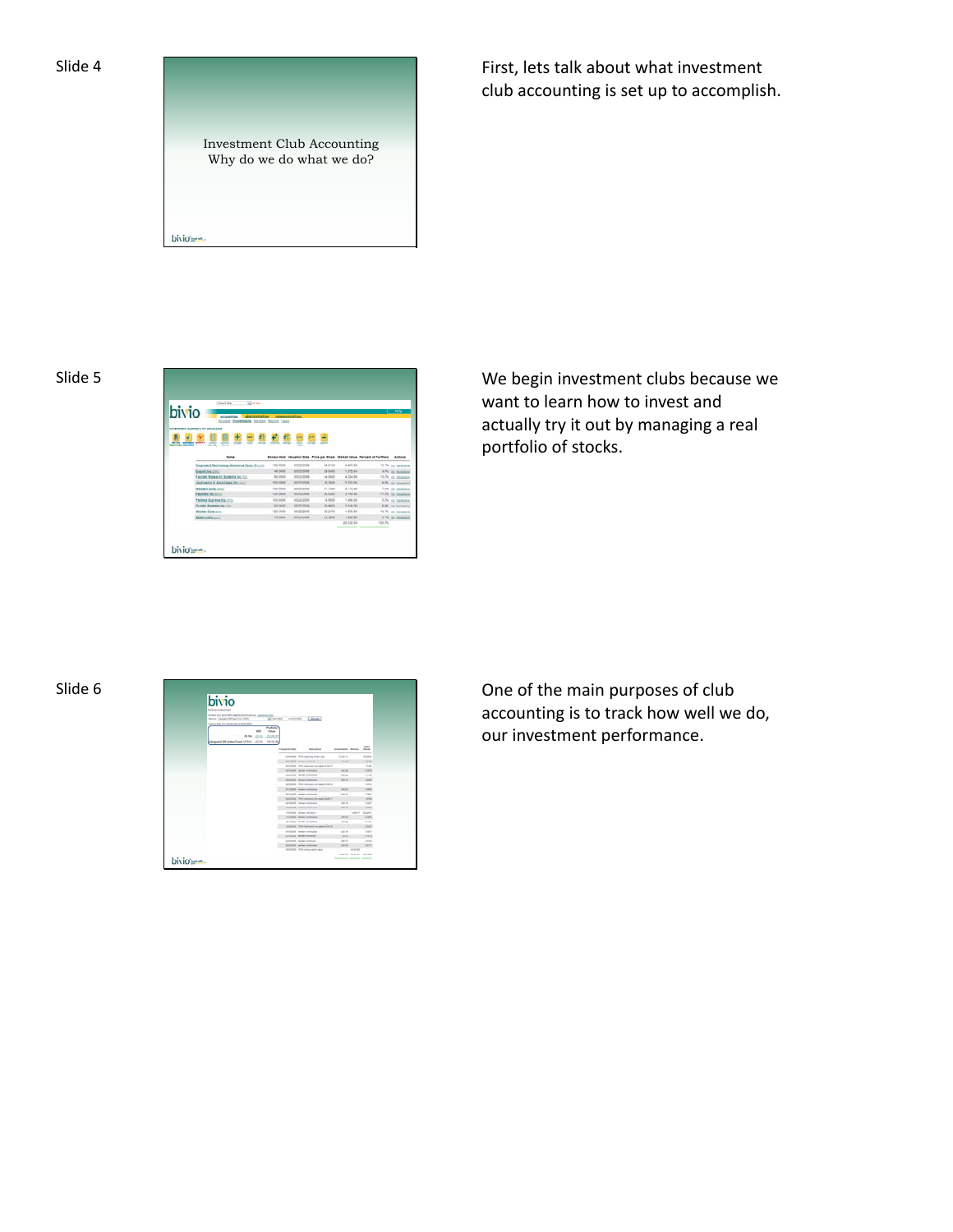

# Our goal is to make money.



Slide 8 **If you have income, the IRS wants their** is a state of the IRS wants their share. We need to follow their rules on how to track and report it and pay taxes on it.



informational tax return, form 1065, that reports the amount of earnings and expenses that have been allocated to each member for the year. Each member receives a K‐1 reporting his personal allocation and transfers the information to his personal tax forms to pay taxes on.

Tracking your taxable items and preparing these returns is one of the main tasks of Investment Club Accounting.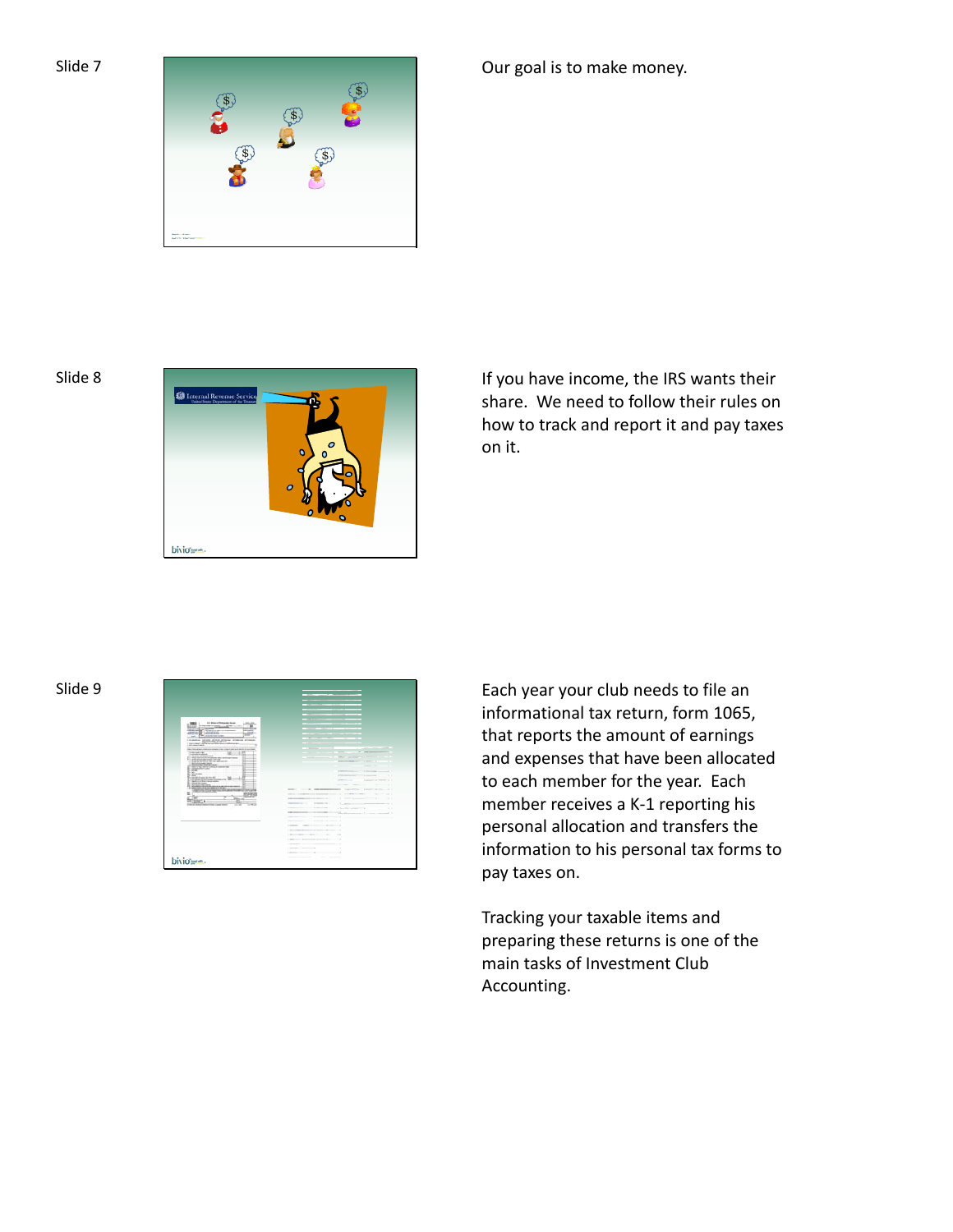



In order to do that, we use an accounting system which allows you to track a single pool of investments and multiple investors who may be adding and withdrawing funds at different times and in different amounts.

### Slide 11



The rules we use are detailed in sections of these IRS publications.

First, it is partnership based accounting Designed to account for distribution of income and expenses to multiple owners

Specifically unit based partnership accounting Member percent ownership is tracked using "shares" of total club ownership

It uses Time based allocations of income and expenses to members. They are distributed as the transactions occur, based on ownership percentages at the time they happen.

It is tracking Investment Income and Expenses ( not "club" or business income and expenses)

It's only designed to track and prepare taxes for certain types of investments.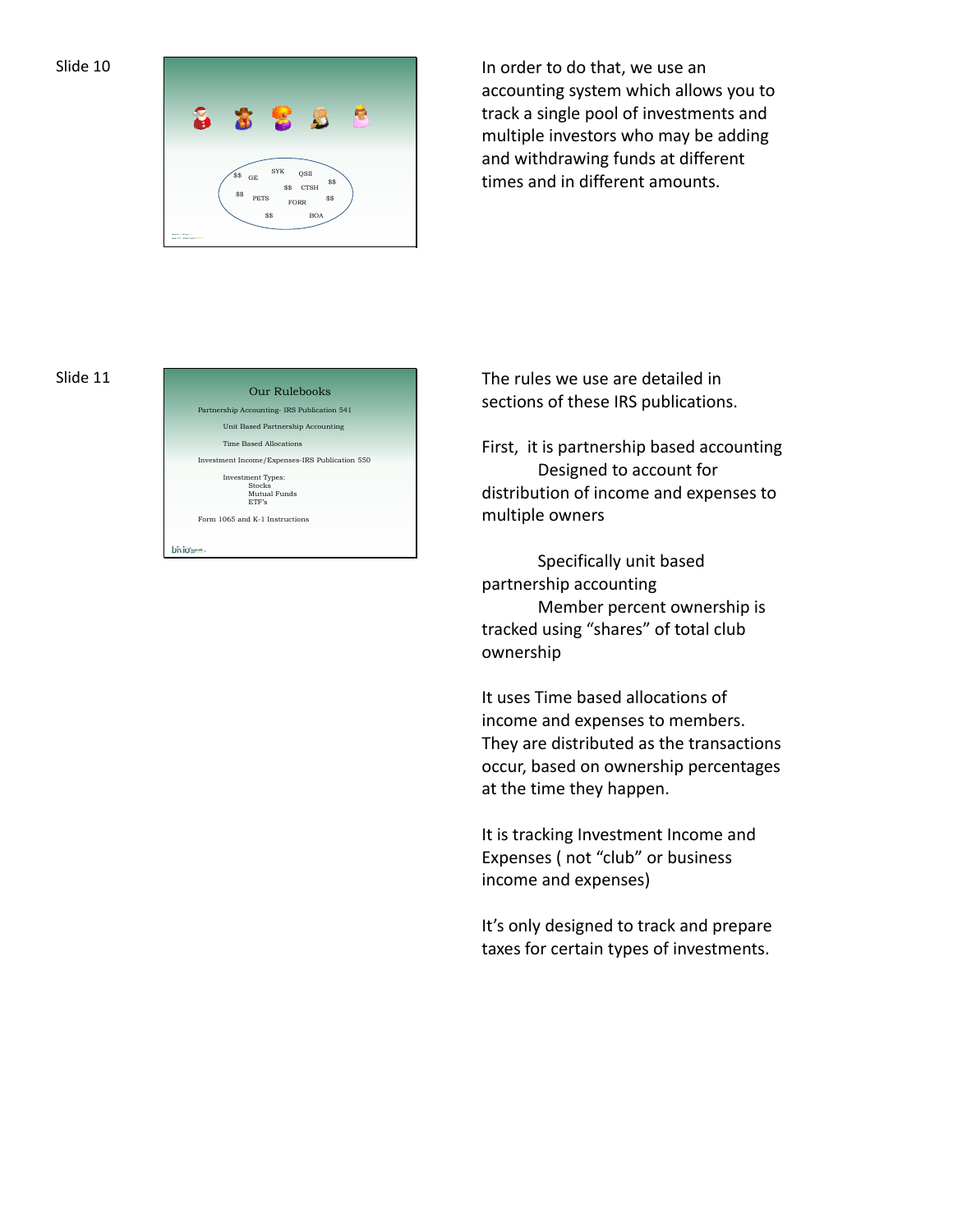| bivio                                              |                                         |                        |                   |                   |                                 |                       |                     |               |
|----------------------------------------------------|-----------------------------------------|------------------------|-------------------|-------------------|---------------------------------|-----------------------|---------------------|---------------|
|                                                    |                                         |                        |                   |                   |                                 |                       |                     |               |
| Member Status                                      |                                         |                        |                   |                   |                                 |                       |                     |               |
| Report State Inblantists                           | <b>Stove Payments Serie: Institutes</b> |                        | Libraries.        |                   |                                 |                       |                     |               |
| Tuesdo present from market crises for 05/23/2008). |                                         |                        |                   |                   |                                 |                       |                     |               |
|                                                    |                                         | Faid Since<br>64242605 | <b>Total Card</b> | <b>Tex Dealer</b> | 1442403                         | <b>Units</b>          | <b>Market Value</b> | Writered      |
|                                                    | <b>United Streets</b>                   | 9.04                   | 6.427.46          | 4.2-4.72          | 6 biobbis                       | 801701016             | 4.145.00            | 21.46         |
|                                                    | Cirie                                   | 0.00                   | 3,762.28          | 3.5 at 30         | <b>GOODS</b>                    | <b>JPK &amp;T1628</b> | 3,792.62            | 11.2%         |
|                                                    | Disney                                  | 3.28                   | 1,635.04          | 1,550.38          | 0-300000                        | 106 171002            | 1,193.47            | 1.0%          |
|                                                    | <b>DOM:</b>                             | 5.54                   | 1,411.04          | 3,000,00          | <b><i><u>A teneroni</u></i></b> | <b>Suit MARTIA</b>    | 2.674.56            | <b>SEPA</b>   |
|                                                    | Heiste                                  | 9.99                   | 5,000 44          | 9.884221          | <b>G-Internet</b>               | AP1 020002            | 6,519.26            | 98.1%         |
|                                                    | <b>COAKEV</b>                           | 3.07                   | 3.539.20          | 8,758.95          | <b>COMME</b>                    | <b>71221430</b>       | 1,233.52            | 20,0%         |
|                                                    |                                         | 9.24                   | 31,536 T1         | 39, 536, 62       | 0-SOOD00                        | 2 ANY COMINA          | 29, 638.27          | <b>TOO 2%</b> |
|                                                    |                                         |                        |                   |                   |                                 |                       |                     |               |

Each members investment status also needs to be tracked.

His basis in the club will be the total amount he has paid in plus any net earnings that have been allocated to him minus any partial withdrawals he has taken.

When he withdraws completely from the club, he will have a taxable gain or loss to report on the difference between the current value of his shares and his basis.

## Slide 13

# Investment Club Accounting Why do we do what we do? 1.Track the return on our investments 2.Track information needed and prepare necessary taxes 3.Track member investment basis bivio-

So, in summary, these are the things your club accounting is designed to do.

# Slide 14

Being an Investment Club Treasurer is different than being the treasurer of other organizations you may have belonged to

It's easy, once you get oriented

bivio-

It is actually very simple to maintain your club accounting once you get oriented correctly.

The first thing you should know is that being an investment club treasurer is different than being the treasurer of other organizations you may have belonged to.

While we call it "club Accounting" it really isn't set up to handle all the financial transactions that may relate to your group's activities.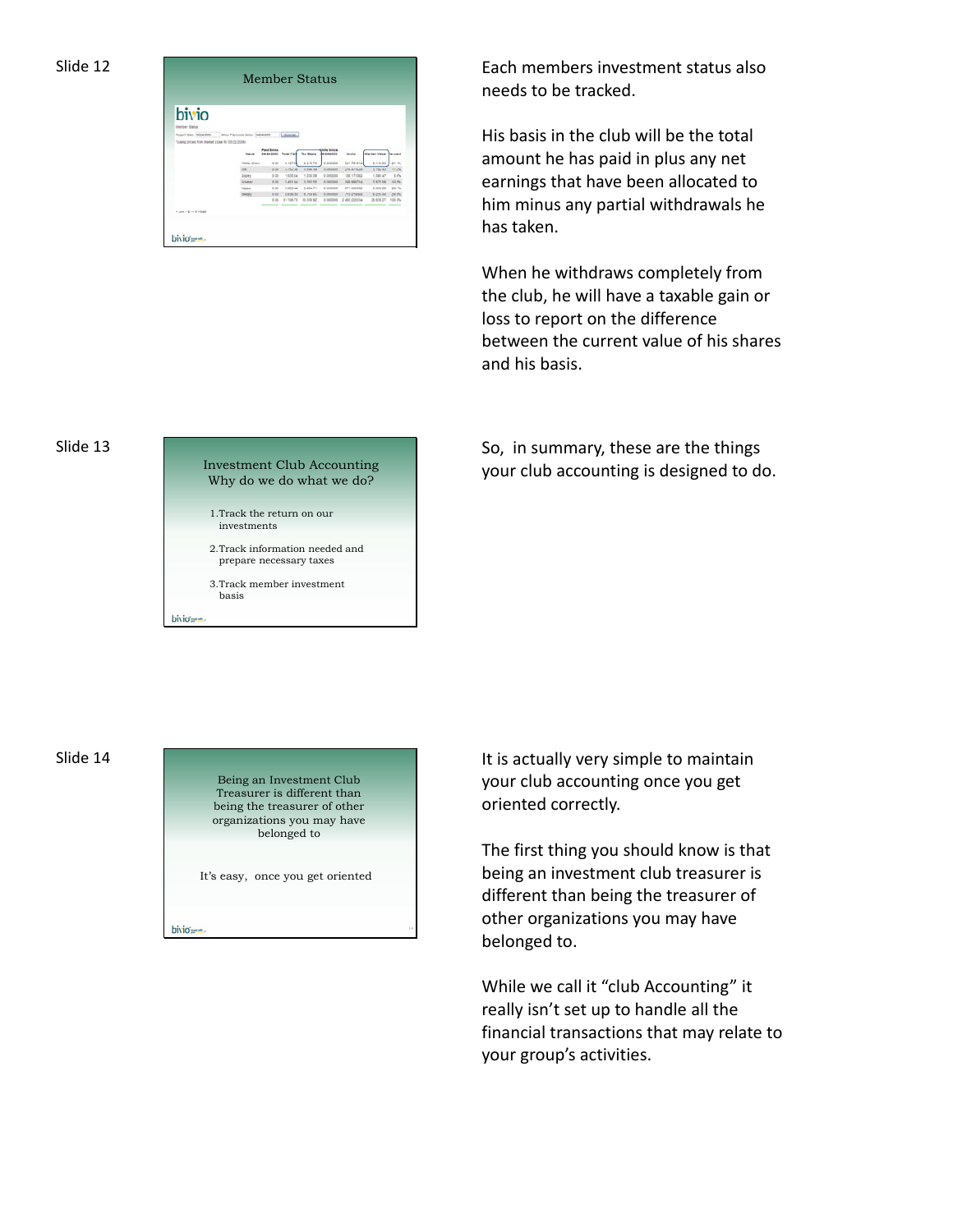

To handle your clubs finances, you will have a brokerage account and you may have a bank account.



accounting software. In order to be able to reconcile your accounts each month, transactions are tracked in the account they occur in.

# Slide 17



But in terms of your club accounting you have one, combined, pool of investment assets.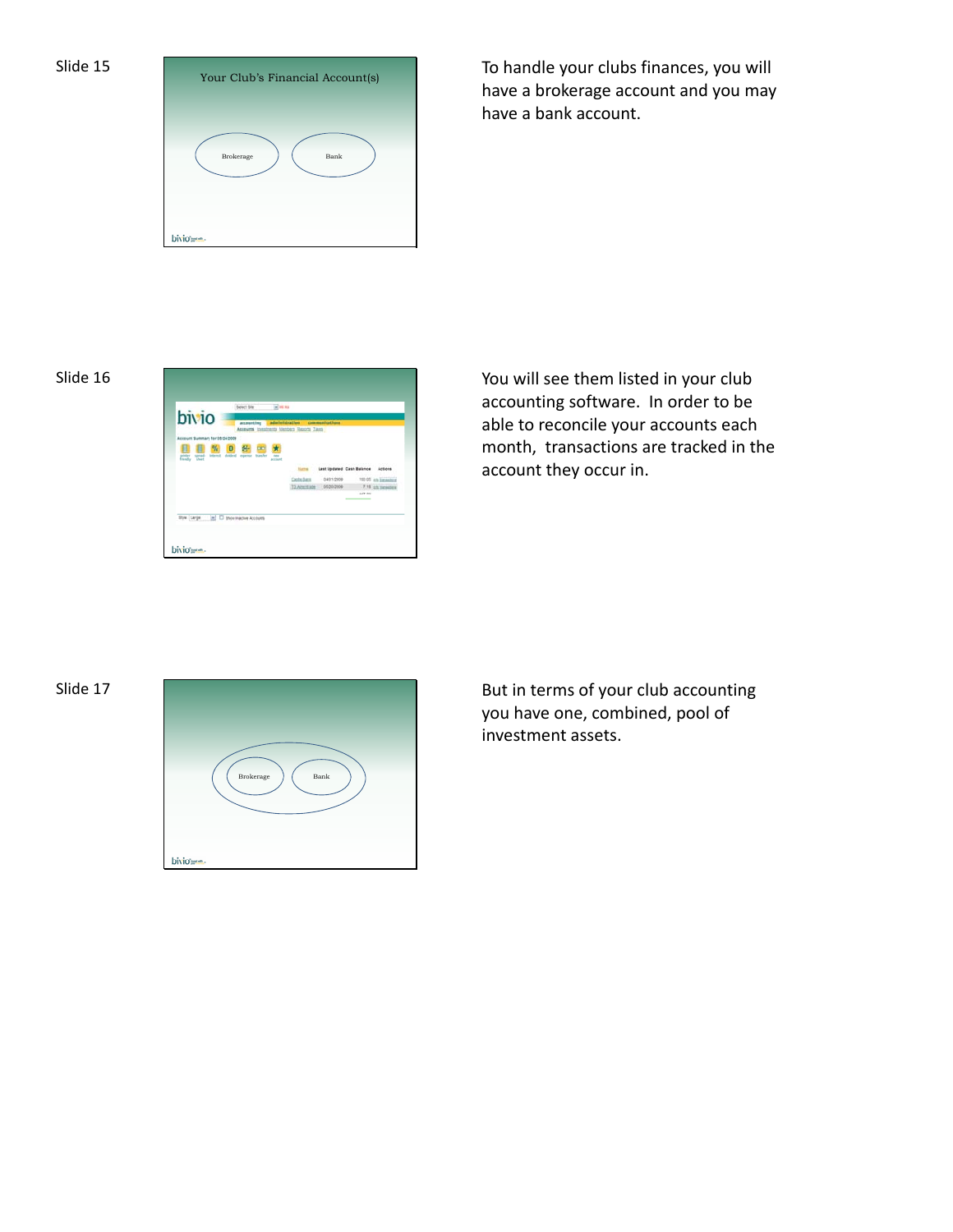|           | $_{\rm SYK}$<br>QSII<br>$\$<br>$$\rm{GE}$$<br>\$\$<br>\$\$ CTSH<br>\$\$<br>\$\$<br>${\tt PETS}$<br>FORR |
|-----------|---------------------------------------------------------------------------------------------------------|
| bivio me. | \$\$<br><b>BOA</b>                                                                                      |

Each evening, after the markets close, the value of each of your investments is added to any cash in your accounts to calculate the total value of all the assets your club owns. This is called your club Valuation. It will change daily.

You can see it reported on a Valuation Report.

## Slide 19

| Valuation (Sacc) No 0624-2020                     |                 |                     |                       |                |                 |                                                                                                                       |                  |
|---------------------------------------------------|-----------------|---------------------|-----------------------|----------------|-----------------|-----------------------------------------------------------------------------------------------------------------------|------------------|
| Survey private from market since for \$6,000,000. |                 |                     |                       |                |                 |                                                                                                                       |                  |
|                                                   |                 |                     |                       |                |                 | Mares held, Cost Benis per Dave, Tone Cost Bank, Price per Marie Vietner takes, Desighted Georg and - Person of Toler |                  |
| Legisland Tachmology Solutions Corp. Co Chico.    | <b>TEL INCH</b> | <b>JESTER</b>       | 1,3247                | James          | 1,91.01         | chel life.                                                                                                            | 15.6%            |
| Especial control                                  | at less         | <b>SEAFTS</b>       | 1949                  | 24 install     | <b>KIRSAL</b>   | 191941                                                                                                                | k fra            |
| Institute Research Automotive Inc. (712)          | <b>AS INVES</b> | 4.761               | 141.7                 | \$1,000        | 4,304,40        | 98149                                                                                                                 | $+1$             |
| and thereof & however, he were                    | <b>WARRANT</b>  | si ini              | 1454                  | <b>ANGELES</b> | 49494           | <b>CALLAS</b>                                                                                                         | <b>COL</b>       |
| temper-large reside                               | <b>Hot come</b> | <b>John Science</b> | A rick and            | \$1,7300       | 3, 172, 183     | <b>SALES</b>                                                                                                          | <b>DOM</b>       |
| <b>Residential Parties</b>                        | 42, 222         | 70,000              | 4,000.70              | 38,000         | 1.76.41         | 41, 202, 321                                                                                                          | (1, 2)           |
| <b>Retired Exercise Inc. FIETS</b>                | <b>HARAS</b>    | $-0.004$            | 1.559.00              | to leave       | 1,46.92         | <b>HEAR</b>                                                                                                           | <b>LPS</b>       |
| <b>Builde Screens as Inni-</b>                    | <b>MARKET</b>   | $-1004$             | 1114.00               | At most        | 4,640,000       | sis ri                                                                                                                | <b>Fill</b>      |
| <b>Bryter Gara</b> (Em)                           | 120,000         | 15, 215, 214        | 3,710.42              | 312-91         | 1,000.00        | 4,9548                                                                                                                | 10.2%            |
| <b>STEELAND STOLE</b>                             | To page 1       | <b>JOSEP</b>        | 3,104,953             | 21,000         | 1.60mm          | <b>THERE</b>                                                                                                          | <b>ATM</b>       |
|                                                   |                 |                     | <b>JA 766-76</b><br>- |                | 24.65g day<br>۰ | A 69.46                                                                                                               | <b>H-PS</b><br>۰ |
| <b>Cash Assumed</b>                               |                 |                     | Total Livel Brand     |                |                 | David Hitua Direction Services), Pennsylvania                                                                         |                  |
| Castle Barn                                       |                 |                     | <b>HEM</b>            |                | <b>HEMI</b>     | 12                                                                                                                    | ۰<br>1.77        |
| <b>TEAnerlyale</b>                                |                 |                     | TH.                   |                | 7.10            | 1.10                                                                                                                  | 175              |
|                                                   |                 |                     | 48.25                 |                | 47.21           | 1.10                                                                                                                  | 1.6%             |
|                                                   |                 |                     |                       |                |                 |                                                                                                                       |                  |

# Slide 20



All money that goes into your club goes into this one pool. This may include income such as interest and dividends and member contributions. There is no distinction between money your members contribute for investing and money contributed for expenses. Deductible and Non Deductible expenses are paid out of your club assets as are member withdrawals. All money goes into and out of your clubs asset pool and it all affects your clubs investment return.

Only expenses shared by all the members of your club should be entered in your club accounting. It is not designed to track expenses that only apply to certain individuals.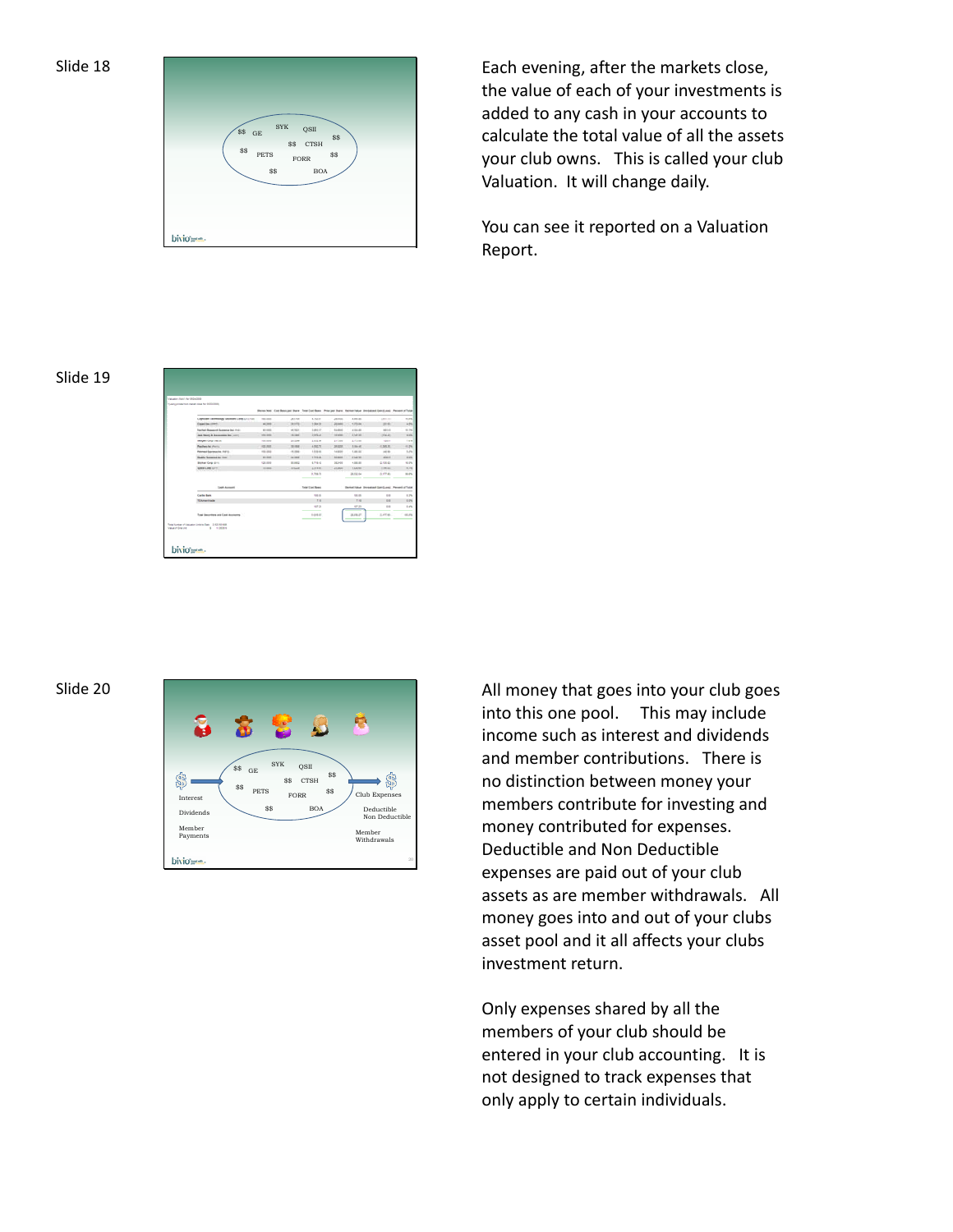

Your club treasurers job is to track all the transactions that apply to your club assets.

For example, you may have income such as dividends and interest coming into your club from your investments. Cash being used to buy stock. Cash being received from selling stock and every so often, cash used for an expense related to having your club and managing your portfolio.

In addition, there may be reorganization transactions such as splits, mergers or spinoffs which will need to be entered.

Slide 22

|                         | Transactions                                                                              |                |                     |
|-------------------------|-------------------------------------------------------------------------------------------|----------------|---------------------|
|                         |                                                                                           |                |                     |
| <b>CONTACTS SERVICE</b> | Scatted Second Wines Cod (696)<br><b>UAFRIMERO</b>                                        | <b>NOW!</b>    | <b>Allege and</b>   |
| STANDARD WILDFL SITE    | Discland, Dansher Corp. (Only).<br>DA/ED/HEIG                                             | 1.28           | A706.61 000         |
| <b>CONSUM MORE SER</b>  | Account Account 715 Arrestment<br>GOVEY MAINEY ZINCENCE                                   | <b>DESK</b>    | a history and       |
| <b>ONEMERS MOMENTS</b>  | Destend, Busca Corp (SW).<br>GUA FED DI CEIO                                              | 16.00          | 5700 et mil         |
|                         | BUSINESS Account april, those Hill plains Payment Co (FAST), 10 E1 commons                | A val M.       | <b>BANKAA</b> and   |
|                         | 0120203 accord, con SACS shares Danahar Corp (245), 10:01 convenient                      |                | ATTACH - TURNER AVE |
| <b>UNITED ANNUAL</b>    | Accord travels (LEE 17, TS Anadrais to Fevera Uthmace).<br>Check 101, Doesn't Hithstrace. | 49-14039-1-171 | THAT AT             |
| 12/21/2000 eccoent are  | Arristé doctoré. Til Anarkale.<br><b>SEXEY MARKEY DURBIN'S</b>                            | $+10$          | Pitcher and         |
| SECRETA Arrest Art      | Arrivald Annexed, TI Alrentinale                                                          | <b>A</b>       | 7 846 77 per        |
|                         | SHORT TOWAGARTAC GAINS                                                                    |                |                     |
|                         |                                                                                           |                |                     |
|                         |                                                                                           |                |                     |

All your club's transactions will be recorded in the account they occur in either automatically or manually. It is very important that they be recorded as soon as they occur, on the correct dates.



accounting software is designed for you to easily see where to make these entries. Here, you can see buttons that apply to any cash transactions related to your accounts such as the receipt of interest or money market dividends, the payment of expenses or the transfer of funds between accounts.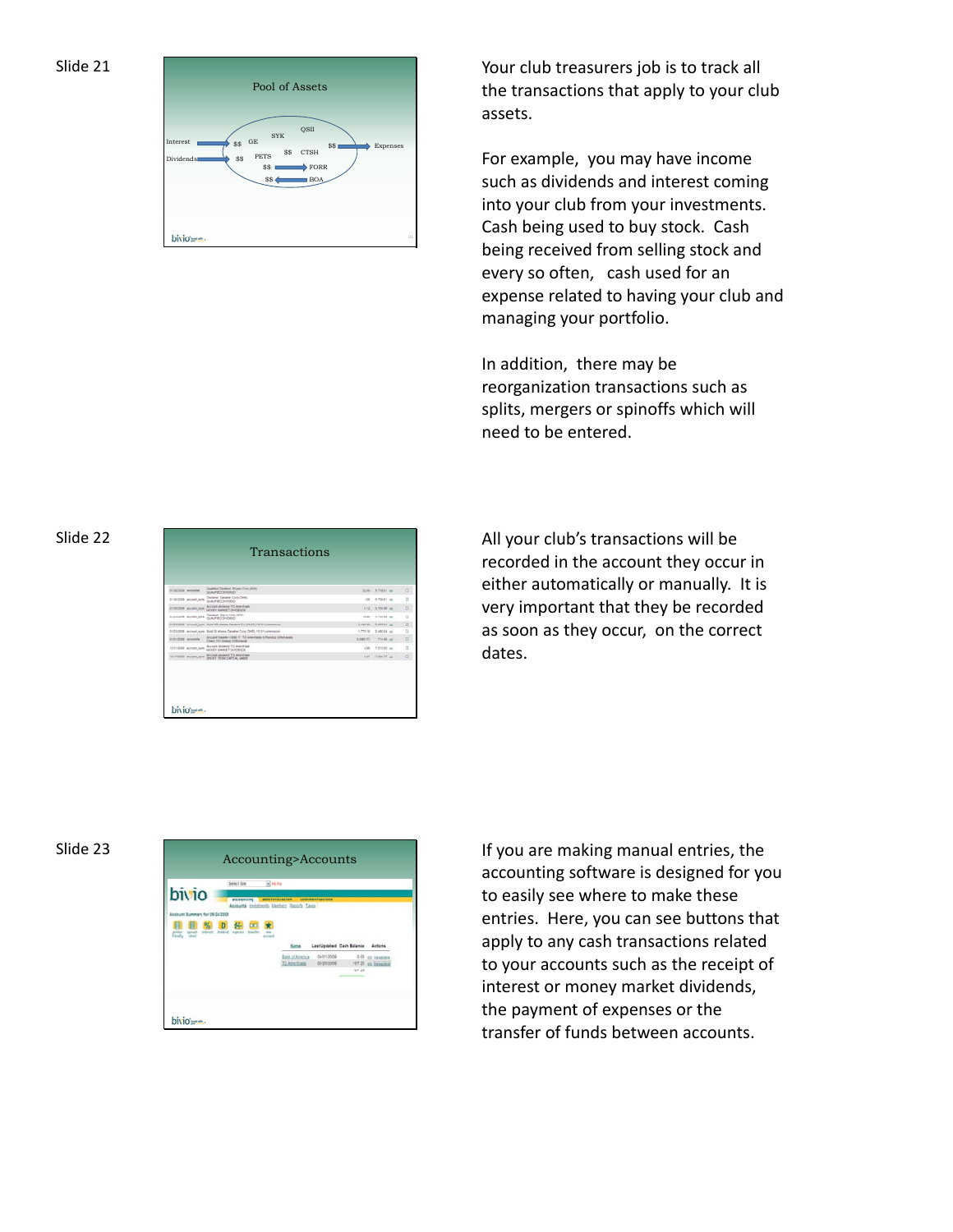| Slide | 4 |
|-------|---|
|-------|---|

|       | <b>Simple</b><br><b>Barbard Billion</b>      |                           |                        |                       |                                                                                    |        |                                         |
|-------|----------------------------------------------|---------------------------|------------------------|-----------------------|------------------------------------------------------------------------------------|--------|-----------------------------------------|
| bivio |                                              |                           |                        |                       |                                                                                    |        |                                         |
|       | admissionering<br><b>Artista Africa</b>      | representatives           |                        |                       |                                                                                    |        |                                         |
|       | meetrana larmes basily Lass                  |                           |                        |                       |                                                                                    |        |                                         |
|       |                                              |                           |                        |                       |                                                                                    |        |                                         |
|       | investment Summary for 05/26/2009            |                           |                        |                       |                                                                                    |        |                                         |
|       |                                              |                           |                        |                       |                                                                                    |        |                                         |
|       |                                              |                           |                        |                       |                                                                                    |        |                                         |
|       |                                              |                           |                        |                       |                                                                                    |        |                                         |
|       |                                              |                           |                        |                       |                                                                                    |        |                                         |
|       |                                              |                           |                        |                       |                                                                                    |        |                                         |
|       |                                              |                           |                        |                       |                                                                                    |        |                                         |
|       | <b>Sigma</b>                                 |                           |                        |                       | Shares Held, Valuation Date, Price per State, Market Value, Partners of Portfolio, |        | <b>Billians</b>                         |
|       |                                              |                           |                        |                       |                                                                                    |        |                                         |
|       | Seattlent Technology Schifford Ears, St.(20) | 180,0000                  | 05/22/2508             | 24 SYAR               | 4405.50                                                                            |        |                                         |
|       | Depart Inc. (Inc.)                           | 46,000                    | sensore.               | 28,5455               | <b>Kanzina</b>                                                                     |        | ATh on history                          |
|       | Faction Research Systems Inc. (Co.           | \$1,000                   | 10122-0104             | 34,000                | 4,324,80                                                                           |        | 15.7% cia immine<br>1275 ch tempora     |
|       | <b>SAN WARPS &amp; ASSESSMENT The County</b> | <b><i>SEE DOGS</i></b>    | <b><i>SESSING</i></b>  | 49,5066               | $2 + 4 + 16$                                                                       |        |                                         |
|       | <b><i><u>Bengan Gord Joseph</u></i></b>      | TON DOOR                  | 10.02/2009             | $2 + 7249$            | $2 + 12 + 0$                                                                       |        | \$15, on insurance<br>7.0% co. benefice |
|       | <b>FREEDER AND VISITES</b>                   | 120,0008                  | designation            | 26,6200               | 3.194.40                                                                           |        | 11.2% pa. nasama                        |
|       | Patrick Express Houston                      | 100.0008                  | 10:02:00:4             | 14,9000               | 1,490.00                                                                           |        |                                         |
|       | <b>Quantiz Systems Inc.com</b>               | 25 DOM<br><b>CRA SANA</b> | 30220306<br>SE EN TATA | THE RADOL<br>32, 5410 | 2.348.90                                                                           |        | 125 ca pension<br>1 Pb vit haranten     |
|       | <b>Noted Termines</b>                        |                           |                        |                       | 4.388.80                                                                           |        | 14 Ph. an interesting                   |
|       | <b>Brent Barg</b> And                        | TV NEW                    | <b>MADESHIRE</b>       | 31.25ml               | 1,029.00<br>28,832.04                                                              | 100.0% | 575 an immine                           |

On the investments page there are buttons that apply to any investment transactions that need to be recorded. These include buy and sell transactions, dividends received and/or reinvested, charges made by drip programs and any investment reorganizations such as splits, mergers or spinoffs.



Slide 25 **Here's the type of form that you'll fill in** if you select a button. This is the information needed when a stock is purchased.

## Slide 26



In order to produce the tax forms that need to be filed, income and expenses are allocated to each club member based on their percentage of ownership in the club.

They are allocated as they occur, based on each members percent ownership when they occur.

This means the specific date and sequence of each of your clubs transactions is more important than in other types of bookkeeeping you may have done.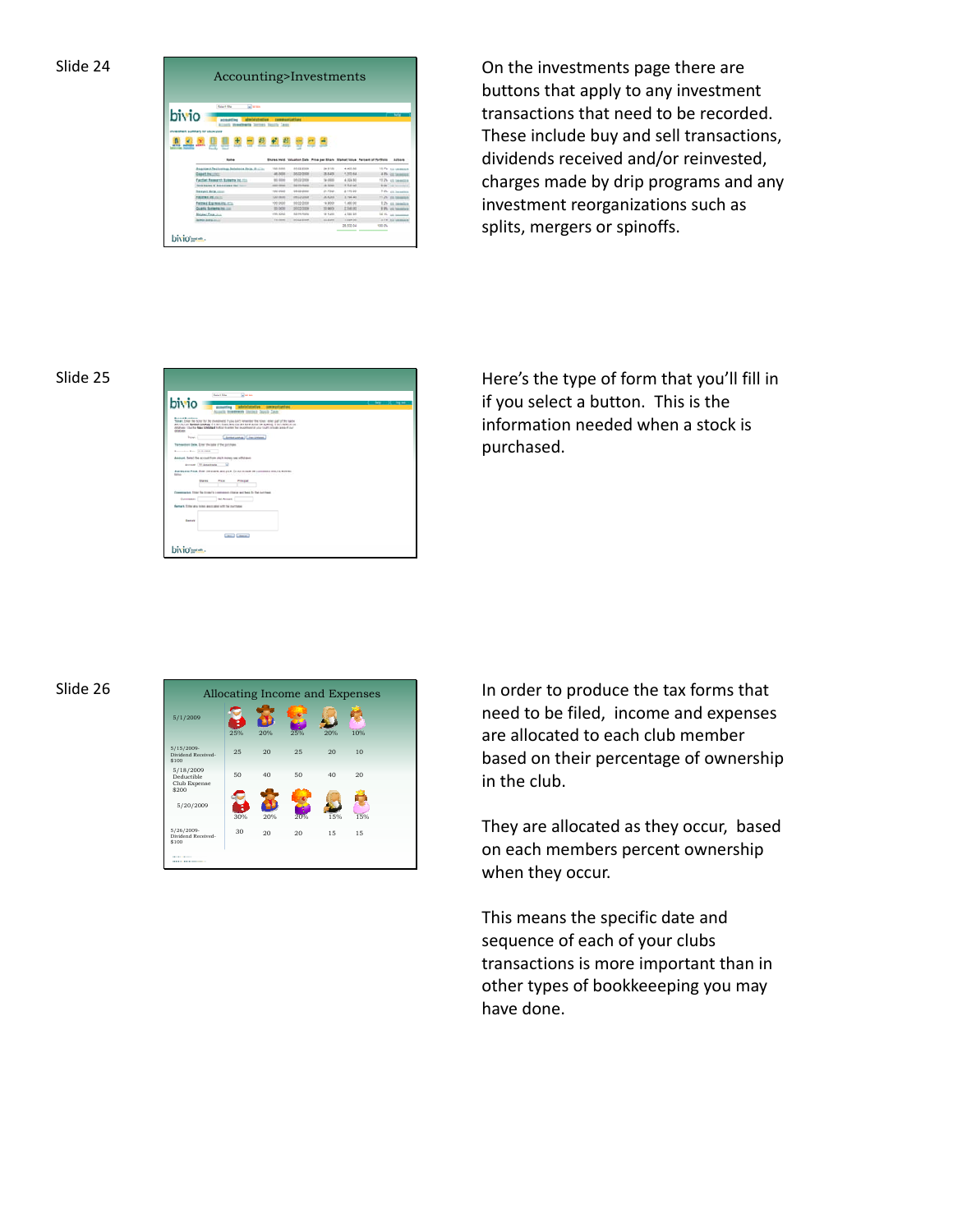| bivio                                 |                 |             |             |                                                                              |               |                 |                    |
|---------------------------------------|-----------------|-------------|-------------|------------------------------------------------------------------------------|---------------|-----------------|--------------------|
| Towns a true based attractor instruc- |                 |             |             |                                                                              |               |                 |                    |
|                                       |                 |             |             | dent Spatted Brownel Mort-Term (aptal Gen Long-Term Capter Gen 19se, Expense |               |                 | <b>Sat Avant</b>   |
|                                       | trees Board     | <b>Hall</b> | tes in      | chicago.                                                                     | grade.        | 187.54          | 1911 87            |
|                                       |                 | 8.94        | <b>HOLD</b> | 100146                                                                       | <b>IMM</b>    | $+46.871$       |                    |
|                                       | Trans-          | $-11$       | 1.14        | chi chi                                                                      | 14.46         | 12, 230         | cred in            |
|                                       | <b>Electric</b> | 14          | 41.76       | comes:                                                                       | LINEARY.      | 199.95          | 1989-941           |
|                                       | <b>SALE</b>     | 10.01       | 148.88      | (703.03)                                                                     | (232.24)      | 11TAX           | 49.95              |
|                                       | <b>Secure</b>   | 26.48       | hat is      | <b>INTERN</b>                                                                | <b>ISSCHO</b> |                 | cetate. Locate for |
|                                       | <b>Brassi</b>   | 16.26       | 116.03      | (344.9%)                                                                     | 475.271       | 147, 84         | 1488.84            |
|                                       |                 | $= 10$      | 171.07      | <b>ISLENE PRO</b>                                                            | $-20130$      | <b>TELE ATT</b> | 10.000.00          |
| MAIL & ALANTAN                        |                 |             |             | <b>Douman Autocation</b>                                                     |               |                 |                    |
|                                       |                 |             |             |                                                                              |               |                 |                    |

At the end of the year, each members allocations are tallied up and used to prepare the K‐1 tax forms they will receive. They report the taxable amounts and pay any tax due when they file their personal taxes.

The amount each member is allocated is also shown on the Member Tax allocations report

## Slide 28



So how do we track member percent ownership?

Club accounting software is designed to track unequal ownership. This gives you the greatest flexibility to have an investment club even if everyone has not or cannot contribute the same amount at the same time.

Because your entire pool of club assets may vary in value each day, club ownership is tracked with something that varies in value in the same way. When you make a contribution to your club, your dollars are exchanged for "Units" of ownership in the club. Each day, the value of a unit is determined by dividing the total asset value of your club by the number of units outstanding. Each members percent of ownership is based on the number of units they own. The total value of their share on any day can be determined by multiplying the number of units they own by that days unit value.

When you withdraw from your club, you follow your partnership agreement which will specify a "valuation" date for determining what your units are worth and what you are owed. You are cashed out by being given club assets in exchange for your units.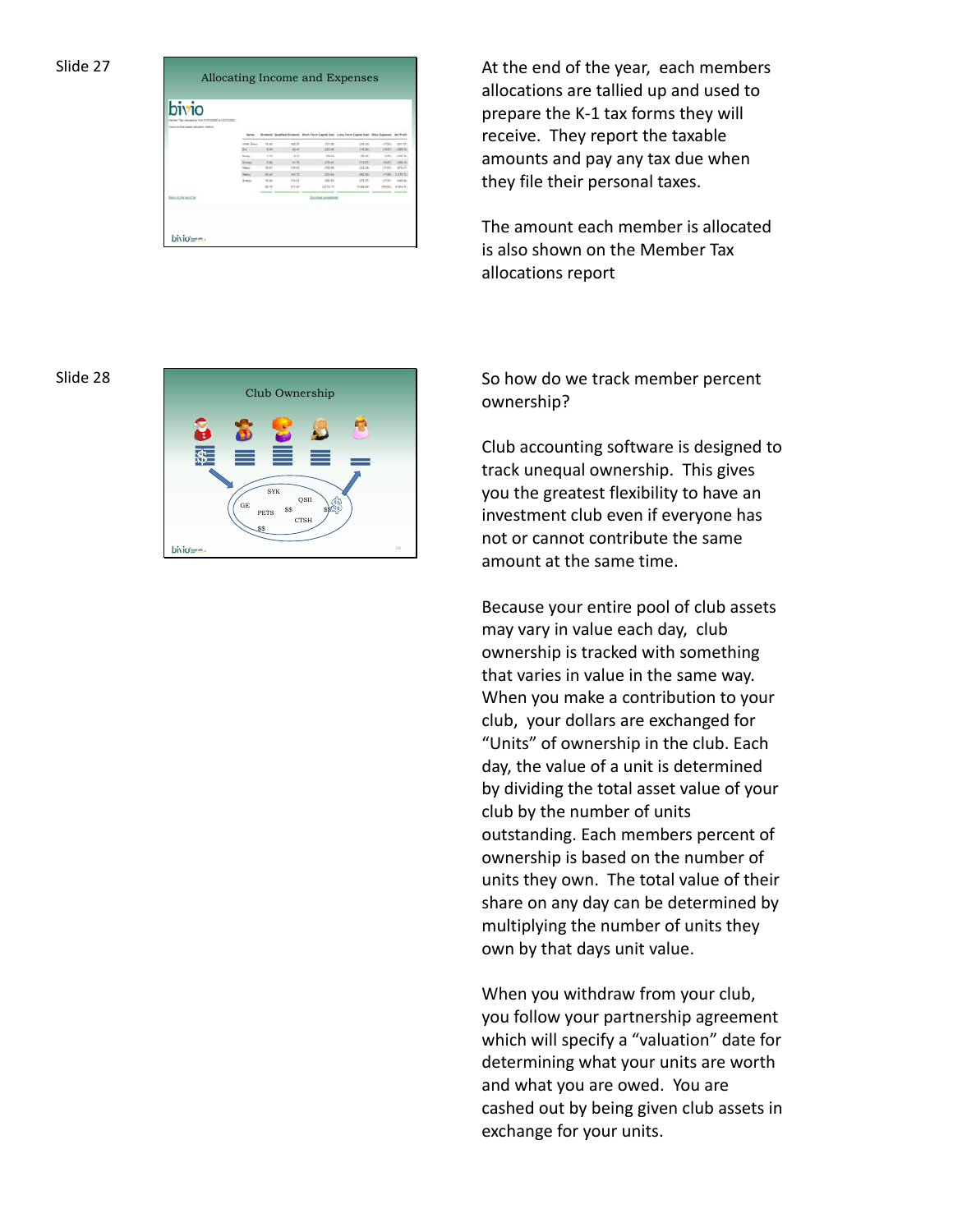This is often compared to buying shares of a mutual fund. You don't purchase each stock in a mutual fund directly, you purchase "shares" of ownership in it and receive your share of any increase or decrease in value of the entire fund.



Slide 29 Accounting>Members Because of this, member contributions and withdrawals are recorded a little differently than any other type of deposit or expense.

> They are recorded as Payments and Withdrawals from the members screen.

> Note that all contributions by members to a club should be recorded as payments so that each members ownership is tracked correctly.

# Slide 30



A critical part of club accounting is keeping your records accurate and up to date. This means you should be verifying them regularly.

There are three reports you should use monthly to verify your records.

They are the valuation report, the member status report and the transaction history report.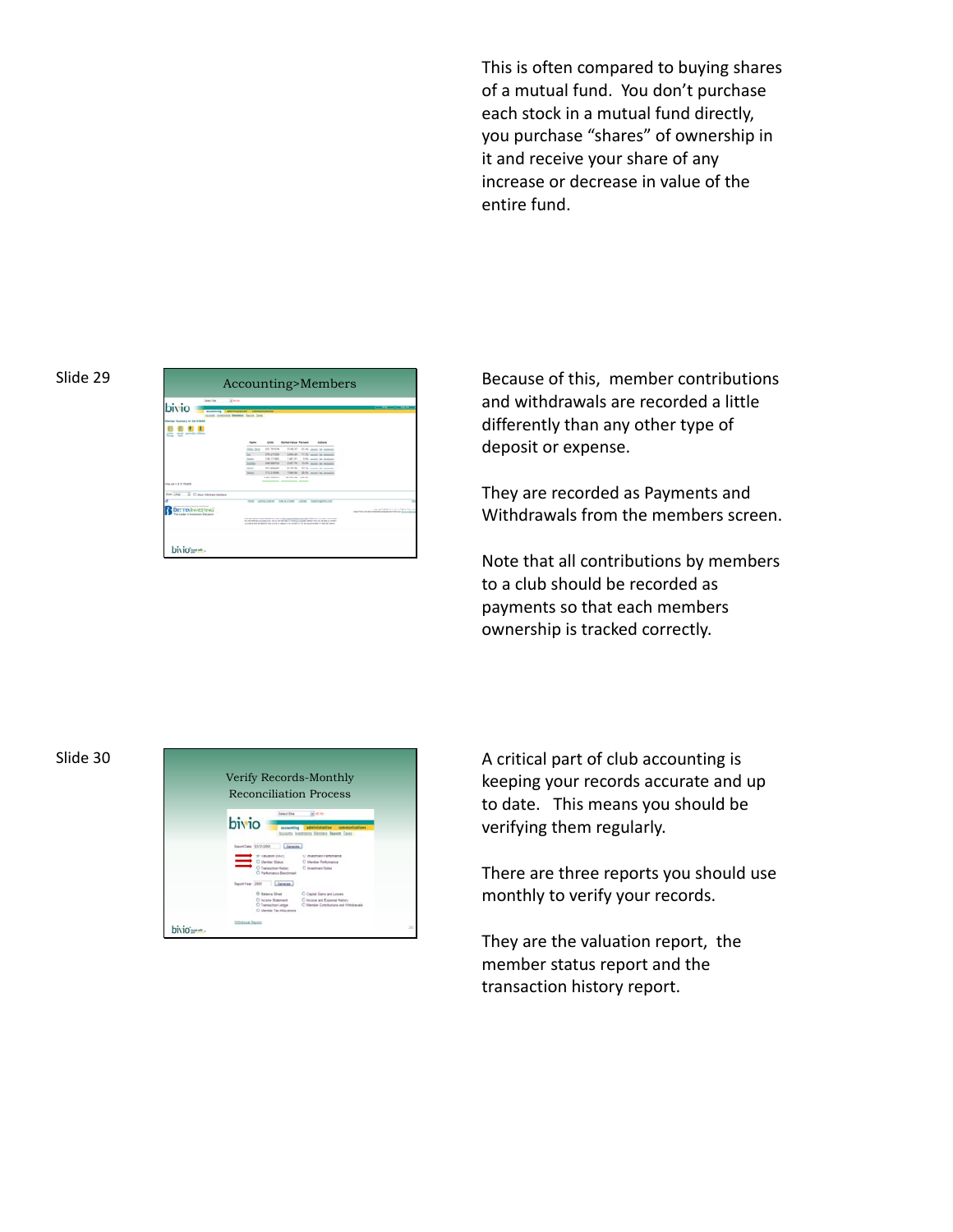

First, verify that the cash balance shown in your bivio accounts agrees with your financial institution monthly statements. Use the end of month bivio valuation report and the end of month statement from your brokerage.

## Slide 32

| bivio                                                                                                     | ----             | Even book on those from Doct book #100 per those three two constraints from the cost of from                                                                                                                                                         |                      |                                                                                         |                   |                                                         |                     | <b>Mill Miles</b>     |                                       | Verify<br>Number<br>$\Omega$ f |                                                                                                  |
|-----------------------------------------------------------------------------------------------------------|------------------|------------------------------------------------------------------------------------------------------------------------------------------------------------------------------------------------------------------------------------------------------|----------------------|-----------------------------------------------------------------------------------------|-------------------|---------------------------------------------------------|---------------------|-----------------------|---------------------------------------|--------------------------------|--------------------------------------------------------------------------------------------------|
| Engraves betweening benefited Card (21) Im-                                                               | <b>THE GREAT</b> | <b>DI MORE</b>                                                                                                                                                                                                                                       | to believe           | to card                                                                                 | 1,000,000         | all and see                                             |                     | $-10$                 |                                       | <b>Shares</b>                  |                                                                                                  |
| <b>Rendering English</b>                                                                                  | <b>ALCOHOL:</b>  | <b>AF OVER</b>                                                                                                                                                                                                                                       | E will ac            | <b>SA GARD</b>                                                                          | <b>Distance</b>   |                                                         | <b>SALE</b>         | ALC: U                |                                       |                                |                                                                                                  |
| <b>Forder Sassant Automobile Inc.</b>                                                                     | $-100$           | ALC: NO                                                                                                                                                                                                                                              | 1 min 41             | $m$ (see)                                                                               | 120410-001        |                                                         | <b>Links and</b>    | tain.                 |                                       | of Stock                       |                                                                                                  |
| <b>Foreston CA 101</b>                                                                                    | 18.146           | <b>Haraka</b>                                                                                                                                                                                                                                        | <b>START AND</b>     | 14,404                                                                                  | 1.0013            |                                                         | <b>CALLS</b>        | 14,056                |                                       |                                |                                                                                                  |
| and flams & Jopponess Inc.                                                                                | <b>COLLEGE</b>   | $-1.144$                                                                                                                                                                                                                                             | <b>LOW AT</b>        | 19.419                                                                                  | 1919              |                                                         | $\cdots$            | 11.06                 |                                       |                                |                                                                                                  |
| <b>Restant Earn Inch</b>                                                                                  | <b>SA GAL</b>    | <b>SETTING</b>                                                                                                                                                                                                                                       | <b>SIMME</b>         | 33,000                                                                                  | 1,44.92           |                                                         | <b>MAR</b>          | 1674.                 |                                       |                                |                                                                                                  |
| <b><i>INSTRUCTS AND</i></b>                                                                               | 100 MW           | to test                                                                                                                                                                                                                                              | a min be             | <b>MARK</b>                                                                             | <b>STEERS</b>     | <b>HARM</b>                                             |                     | 13.7%                 |                                       |                                |                                                                                                  |
| <b>Brahar Ware 4:11</b>                                                                                   | <b>AGAIN</b>     |                                                                                                                                                                                                                                                      |                      |                                                                                         |                   |                                                         |                     |                       |                                       |                                |                                                                                                  |
| <b>Book From Inc.</b>                                                                                     | <b>TO AND</b>    |                                                                                                                                                                                                                                                      |                      | <b>Report Follows</b> Construction of the American                                      |                   |                                                         |                     |                       |                                       |                                |                                                                                                  |
| <b><i><u>Instruments</u></i></b>                                                                          |                  | they Twen Capties States<br><b>Contract Engineeries</b>                                                                                                                                                                                              |                      |                                                                                         |                   | 111<br><b>SAN</b>                                       |                     |                       |                                       |                                |                                                                                                  |
| Bungaras<br><b>Th</b> believe models                                                                      |                  | <b>Eleno Rankel Fund Dealersh</b><br>soluted. Near print/side can be club sharepy made to prevent counseled and sense of experience symptoms in our replacer dustries. The cash side was will accurate offer<br>and cut-called allocate for the and- |                      | turned and was a man to obtain a series for the country. The company was the out-series |                   | $\lambda$                                               |                     |                       |                                       |                                |                                                                                                  |
| <b>They benefites and fast boomby</b>                                                                     |                  |                                                                                                                                                                                                                                                      | <b>London</b><br>Gas |                                                                                         | -<br><b>Braue</b> | <b>Weiter Publishers</b><br><b>Date</b><br><b>Value</b> | ī                   | <b>Amage</b><br>time. | <b>Christmas</b><br><b>Sales Lead</b> | <b>SHOW:</b>                   |                                                                                                  |
| Type burning of transmission in Lage  Julian Company<br>A 14 Garriso<br>Island of Timer Link-<br>$-11122$ |                  | Jessiner Inscher<br><b>Body Car</b><br>COMMUNIST THEM                                                                                                                                                                                                | CTM.                 | 1600                                                                                    | $m \approx$       | \$1,0000 tolets' \$3,000 \$30.00 \$1,000 \$1            |                     |                       |                                       |                                |                                                                                                  |
|                                                                                                           |                  | <b>BLAUFRONS CRF</b><br><b>COM</b>                                                                                                                                                                                                                   |                      |                                                                                         |                   |                                                         |                     |                       |                                       |                                |                                                                                                  |
|                                                                                                           |                  | Detect-ER-CORP DEL COM                                                                                                                                                                                                                               | Oral                 | $\mathbb{R}$                                                                            | $^{12}$           | 1,881.30                                                | $\alpha$            | ٠                     |                                       | 4.20 4.2%                      |                                                                                                  |
|                                                                                                           |                  | FINITEST PAINT-PAINT<br><b>STATERS AV.</b>                                                                                                                                                                                                           | PAS                  | $\sim$                                                                                  | <b>HGH</b>        | 3,425,20                                                |                     |                       |                                       | <b>PALLAS</b>                  |                                                                                                  |
|                                                                                                           |                  | <b>COM</b><br>ENGINEERI GALISIE                                                                                                                                                                                                                      | <b>DATE</b>          | 100                                                                                     | 16.46             | Lake as collabo                                         | 3 died at           | to an                 | CALL AVE                              | to co.                         |                                                                                                  |
|                                                                                                           |                  | HENRY JULY AARRES INC.                                                                                                                                                                                                                               | 100                  | $\rightarrow$                                                                           | 10.41             | 3 4 9 8 8 8                                             | ٠                   | ٠                     |                                       | 4.16                           |                                                                                                  |
|                                                                                                           |                  | cost.<br><b>MECHANIC FIRST COMP</b>                                                                                                                                                                                                                  | <b>MAYA</b>          | <b>MA</b>                                                                               | <b>SER</b>        | Localdo, Introduce                                      | 3,000,000           | 35.76                 | age as                                |                                |                                                                                                  |
|                                                                                                           |                  | <b>PAYOUS INT COR</b>                                                                                                                                                                                                                                | PAYS                 | <b>SOF</b>                                                                              | <b>DEL 20</b>     | LIGLAR VALUES                                           | 4.541.34            | 16.56                 | (1.408, 10)                           | take cars.                     |                                                                                                  |
|                                                                                                           |                  | <b>ENGINEER CORP.COM</b>                                                                                                                                                                                                                             | -                    | $\sim$                                                                                  | <b>START</b>      | LIVED DEPART                                            | <b>STATISTICS</b>   | --                    | (1, 2, 0), 4, 5,                      | $-10.14$                       |                                                                                                  |
| bivio-                                                                                                    |                  | <b>SYNCOLOGY COM</b><br><b>DESCRIPTION</b>                                                                                                                                                                                                           | <b>SY'S</b>          | $\mathbf{r}$                                                                            | ALM               | 1,605.85<br><b>CALCULAR</b>                             | ٠<br><b>DOLLARS</b> | $\sim$                | <b>BARTAS</b>                         | of on<br><b>DESCRIPTION</b>    | $-1$<br><b>KLIS</b><br><b>State</b><br>1.0%<br>103<br>4.7%<br><b>STAR</b><br>4.07<br><b>King</b> |

Then compare numbers of shares of stock. First on the valuation statement, then on the brokerage statement, The bivio account should show the same number of shares, that the brokerage account does. In this case,both lists agree. 100 shares of Cognizant, 35 shares of Danaher, 80 shares of Factset etc.

### Slide 33



Verify Member Payments Next, you will need the input of your members to verify their own records.

> It is important for them to agree that all of the transactions you have entered for them are correct and that you are tracking their ownership in the club correctly. The member status report summarizes what you have entered for the current month. Your club members need to review this and assure you they agree with the information you have entered for their accounts.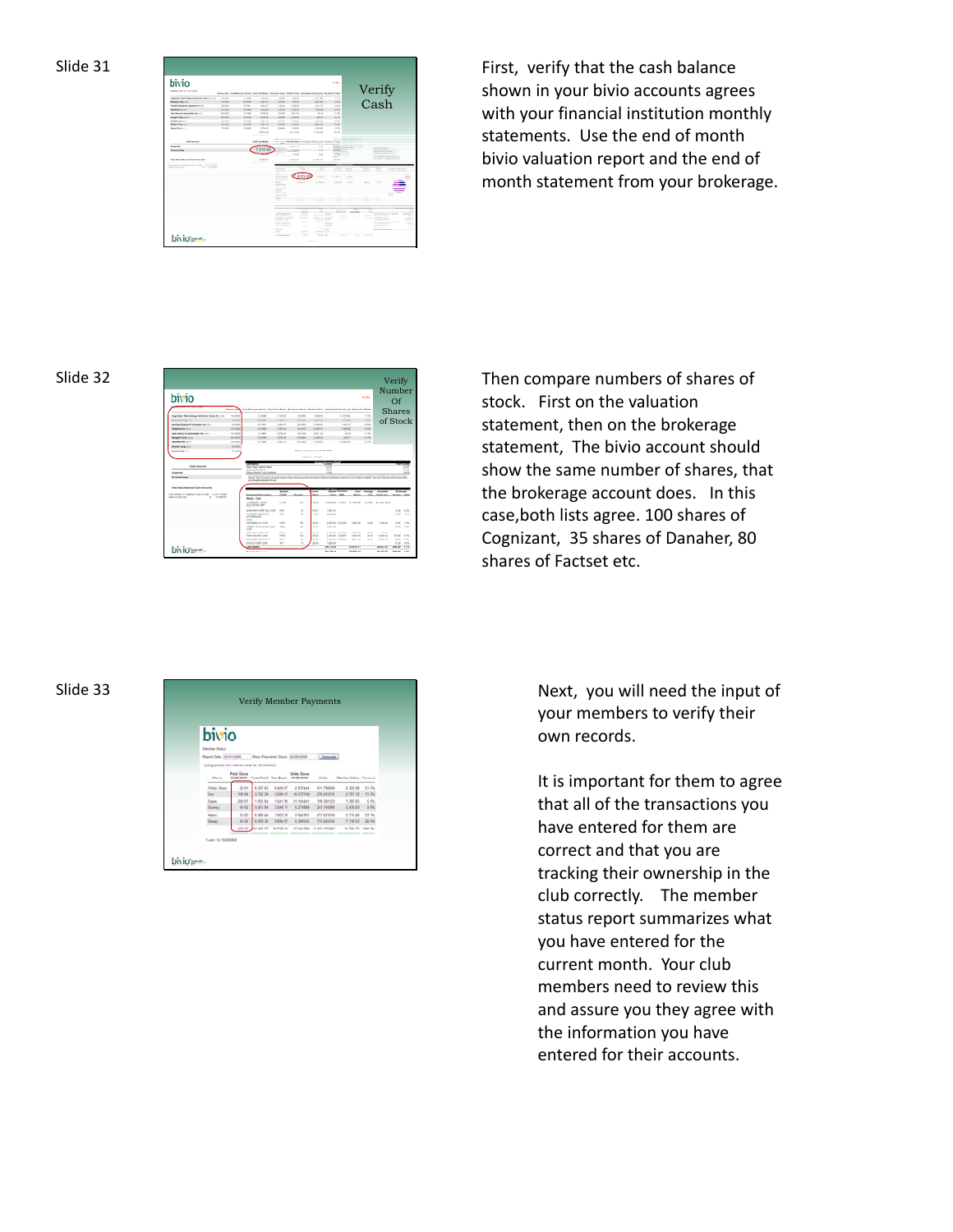

Finally, your treasurer should show you the monthly transaction report. This will detail all the transactions that have been recorded in your club records.



If you let it be, club accounting is very simple.

Slide 36

Things That Will Make Your Club Treasurers Job Difficult or Impossible biviour-

So why is it that clubs have trouble with their accounting?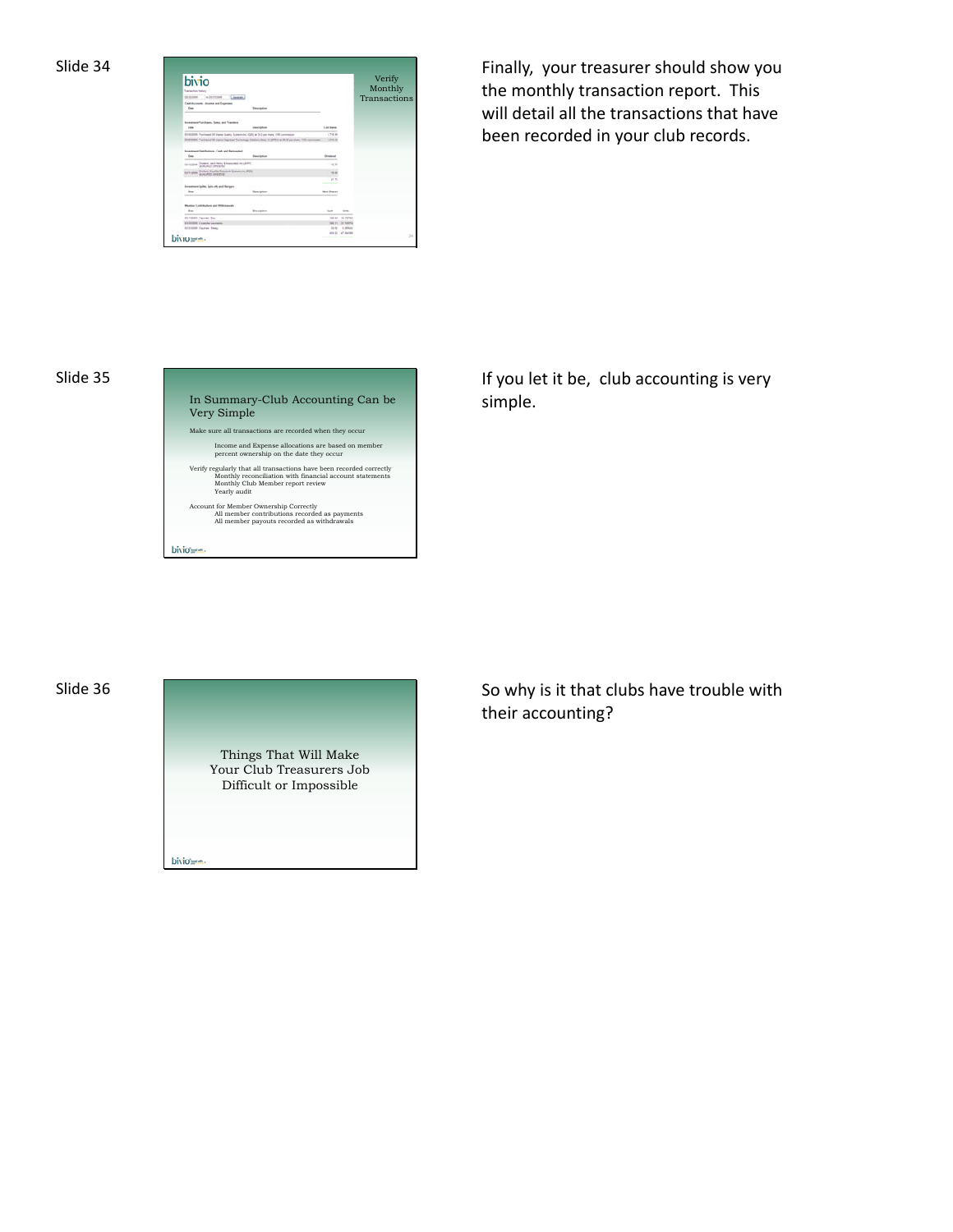

### Slide 38

| Using Club Financial Accounts for Individual<br>Expenses                                                                                                                                                           |
|--------------------------------------------------------------------------------------------------------------------------------------------------------------------------------------------------------------------|
| Expenses that Apply to one Club Member (at a time)<br>- BI personal membership<br>$-$ SSG software<br>- SSG data subscription<br>- Educational materials for personal library<br>- Individual Share of Club dinner |
|                                                                                                                                                                                                                    |

Making them account for expenses that do not apply to the entire club.

Don't use your club financial account for things like entertainment, dinners for only some people etc. Club accounting is not designed to account for those things easily and there is no benefit to having them as part of your accounting records. Have individuals pay their own expenses directly and keep track of them themselves for tax purposes.

### Slide 39



There used to be a method in club accounting where multiple member deposits could be recorded as something called "Fees" Fees were contributions by members that did not purchase units. This has been restricted to being used only when a penalty against a member is being assessed. There are two reasons for this.

First, there was a common misunderstanding that "fees" and whatever expenses they were used to pay were somehow kept separate from the investing pool.

This is not the case. Any deposits recorded in your club accounting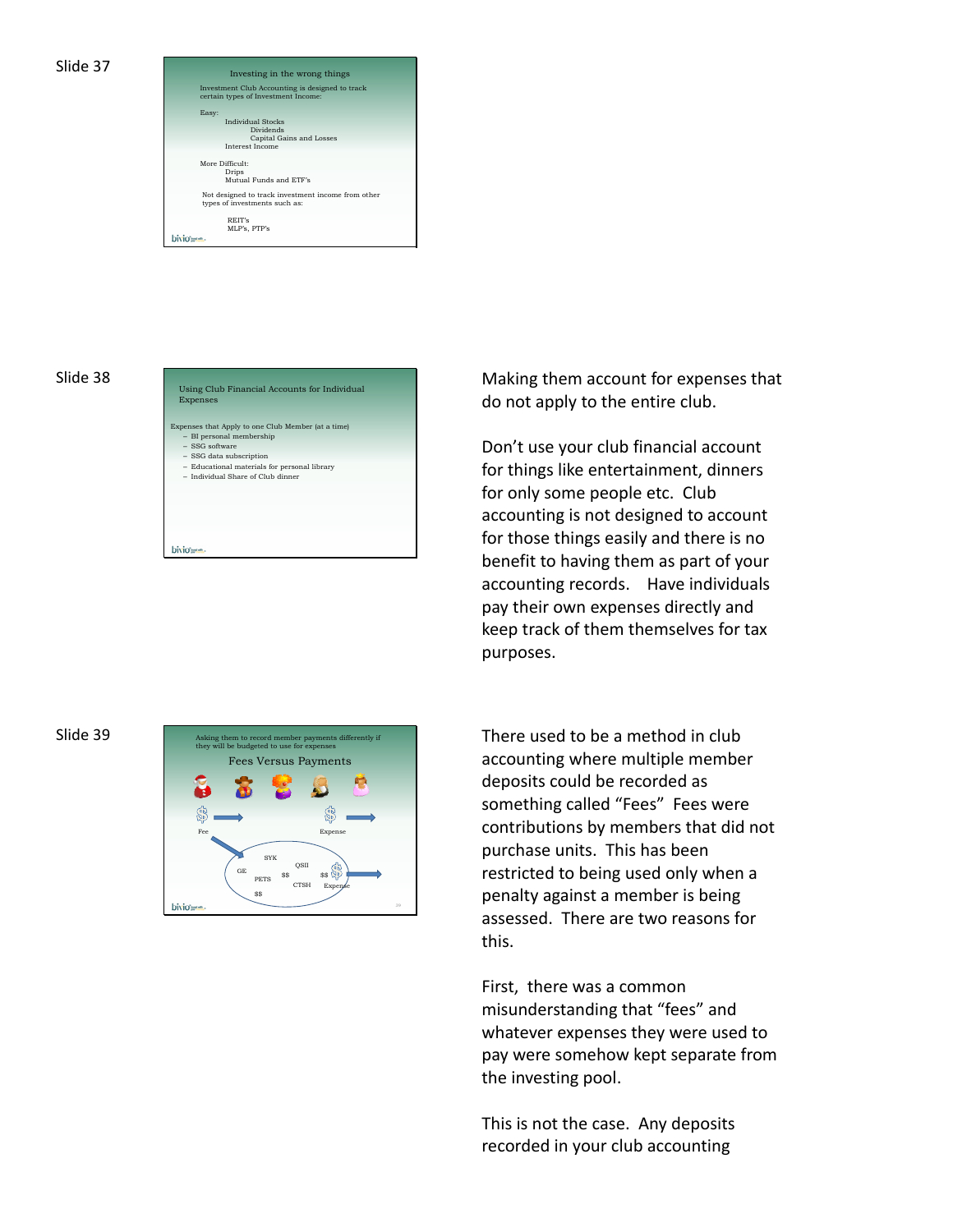become part of your club assets. Any expenses recorded affect your portfolio return.

### Slide 40



The second problem with Fees is that they affect member ownership differently than people think. A member deposit recorded as a "Fee" goes into the general club assets and increases the value of each members share of the club based on their ownership percentage.

While each person has contributed the same "Fee", they do not experience the same change in value of their share of the club. Nor are they are they allocated the same amount of the deduction for the Expense.

There is no reason to deposit money differently just because it is being used to pay expenses. Record member contributions as payments so that each member's club ownership is correctly adjusted.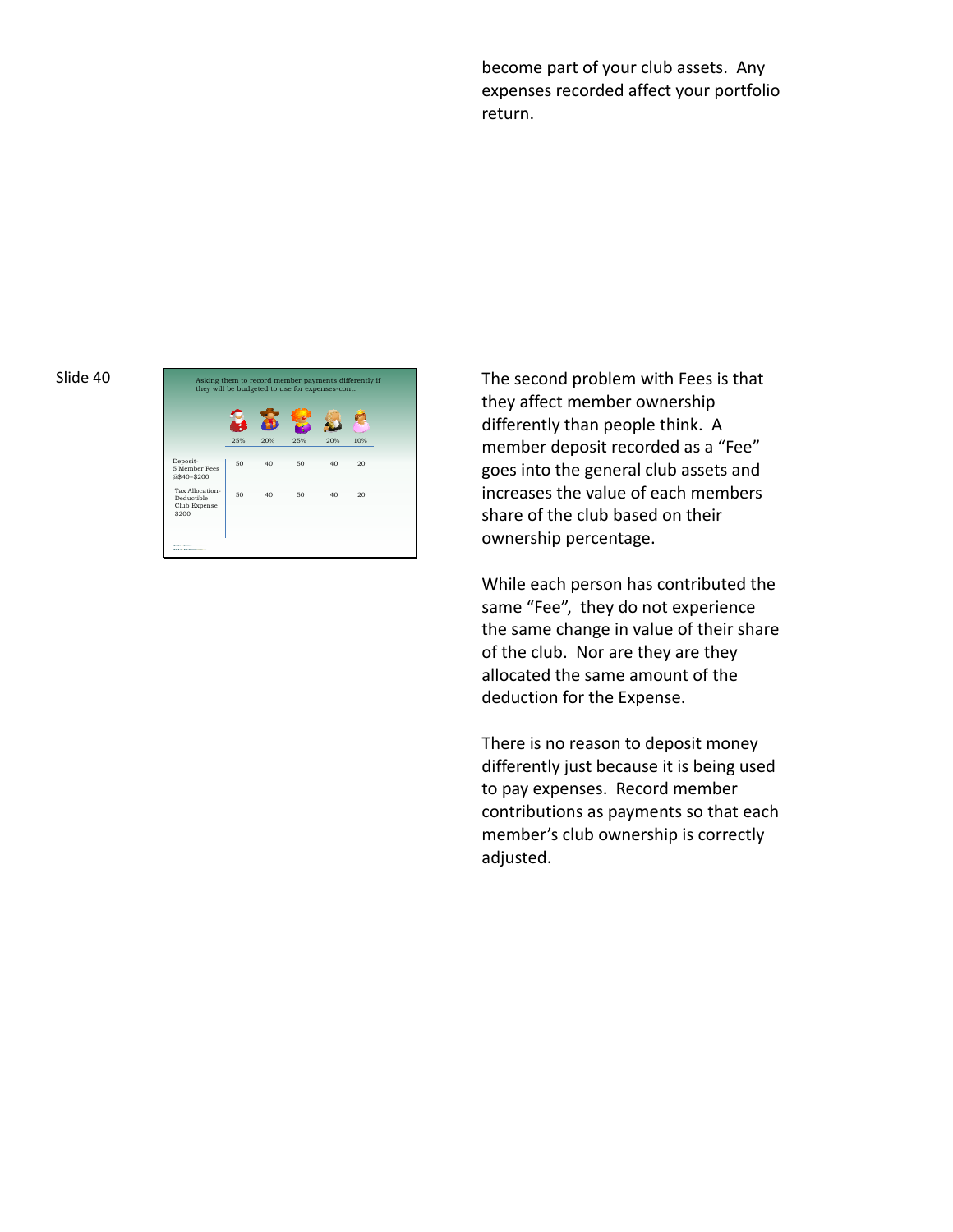

Trying to keep everyone "Equal" **A common issue many investment** clubs deal with is the desire for everyone to be "equal". They want everyone to be committed to making the same contributions at the same time and to earn the exact same return on their investment. Contributions that can be counted on are certainly an important part of having a successful investment club. For any member that is truly committed to the club, this should not be an issue.

### Slide 42



### Slide 43

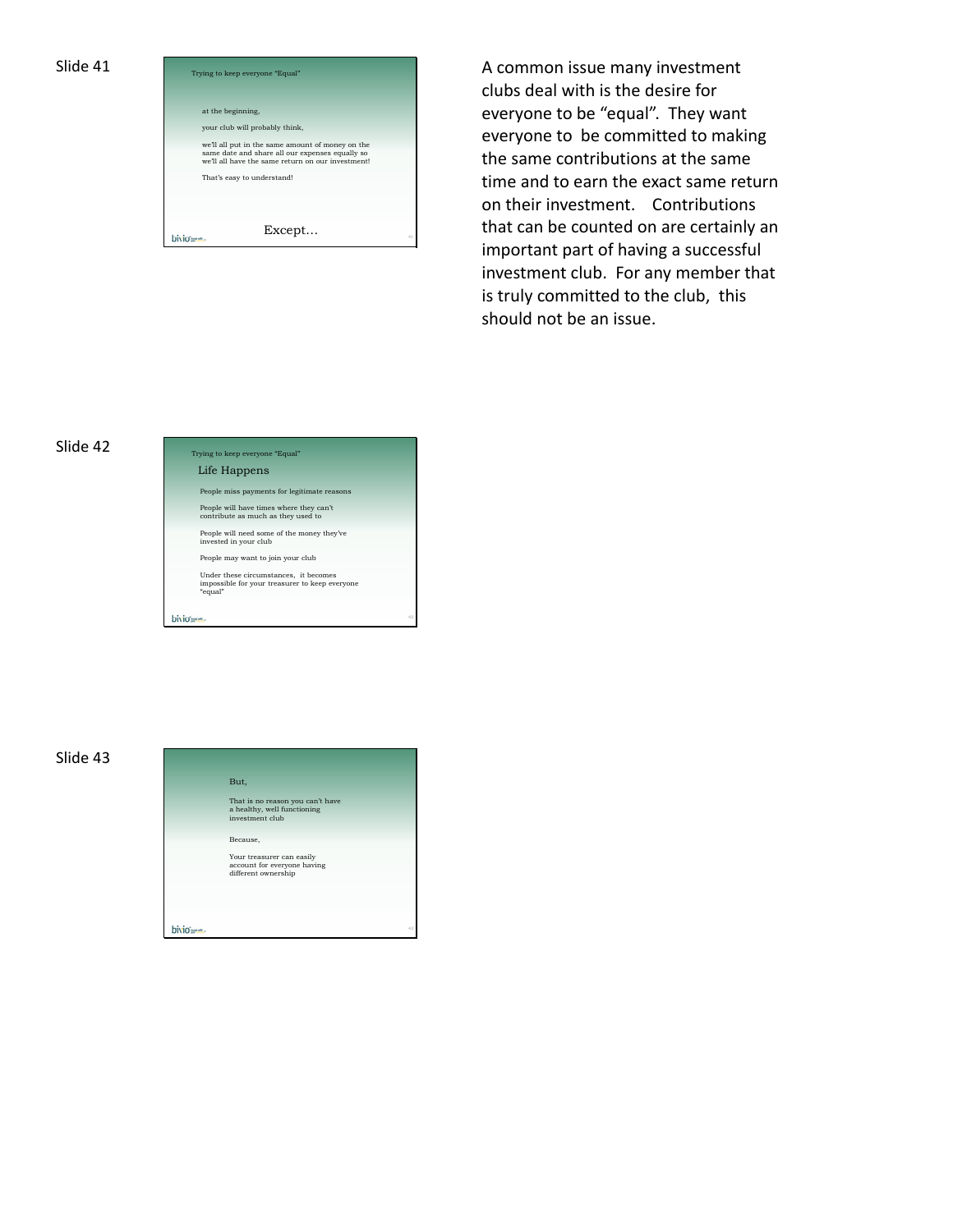

| bivio                                                                                                                                   |
|-----------------------------------------------------------------------------------------------------------------------------------------|
| <b>Partymente Benchmen</b>                                                                                                              |
| Estuare plus performance against aircriter excursiv-<br>$-3+202010$ $+3+3022016$<br>Jewer.<br>Secrety   Verguerd SSE nisse Fynd (UPSI); |
| <b>Portfolio</b><br><b>Mature</b><br><b>HH</b><br>NHH JIJI JIJILI                                                                       |
| Vienpuerd 600 links Fund (1713). - 067% DLT1175                                                                                         |

Slide 44 **Focus on your portfolio performance**. Not on individual member performance.



# Slide 46 Expecting Your K-1's Before March

February 15- 1099's Must be Sent from Financial Institutions Treasurer needs to verify information against 1099's before filing taxes. Some transaction dates may need to be adjusted. Club should perform it's yearly audit before taxes are completed bivious-

Don't expect to file your personal income taxes as early as you might have before you were in an investment club. You will need the income and expenses from your club K‐1's to report on your personal taxes. Before they can do taxes, your treasurer will have to verify your club records against the 1099's your financial institutions will be sending to the government to report your club's income. Financial institutions have until February 15 to send them out.

In the meantime, a group of your club members should audit your club's books prior to the taxes being prepared and filed.